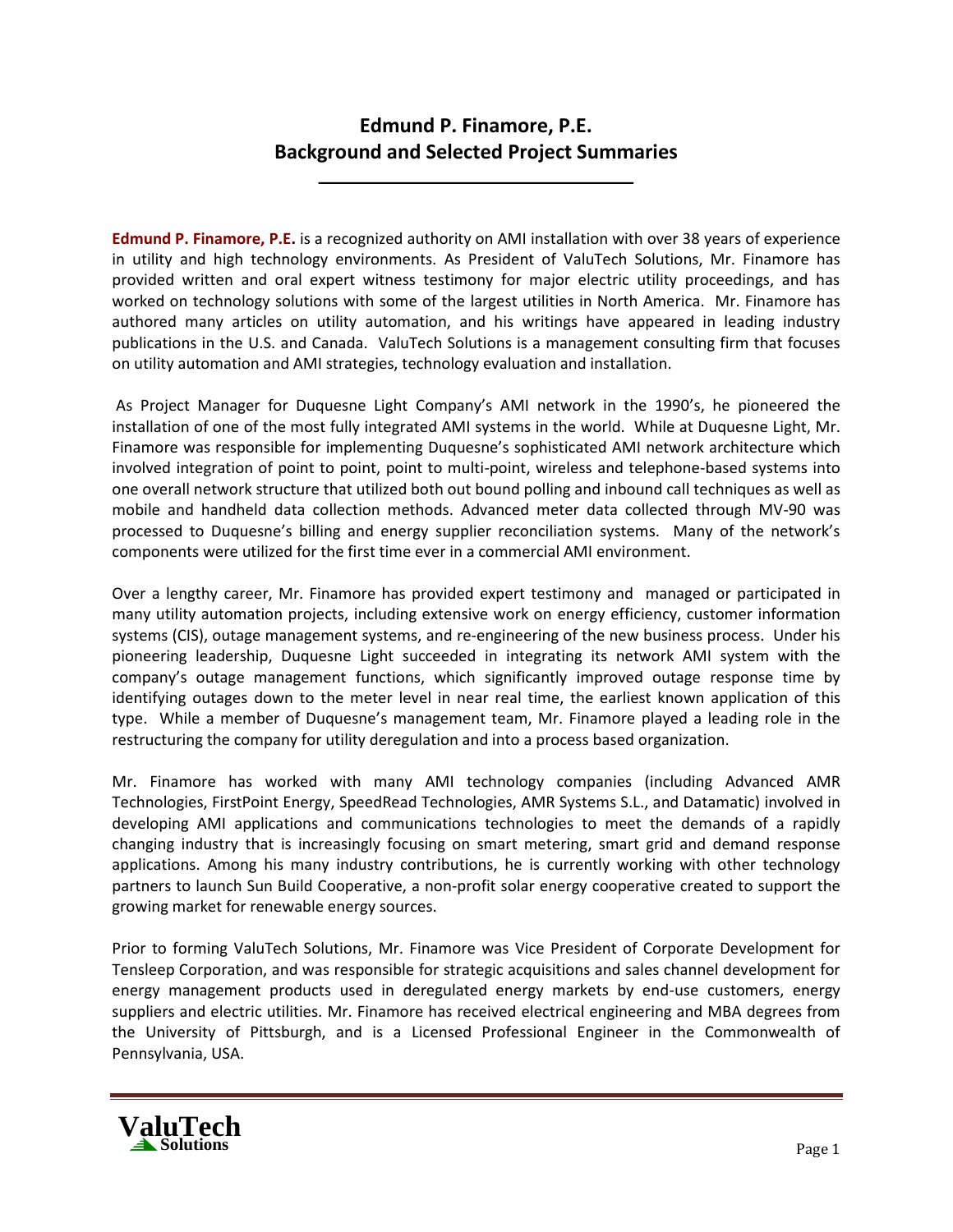# **Selected AMI Project Experience**

### **Exelon Corporation- Develop AMI Implementation Strategy and Evaluate Candidate AMI Systems For ComEd (6.6 million clients)**

ValuTech Solutions played a key role in the development of an appropriate AMI strategy to meet Commonwealth Edison's overall corporate objectives. Working with Enspiria Solutions, the consulting team worked in collaboration with ComEd's internal cross functional AMI organization to evaluate ComEd's high level functional and integration requirements, identify system impacts and interfaces and recommend appropriate technology solutions and deployment strategies for ComEd's 4 million meters.

Mr. Finamore's efforts Supported a multi-faceted vendor evaluation process and helped to develop a sophisticated vendor scoring methodology that was used to evaluate vendor proposals involving complicated, hybrid solutions. The consulting team drafted RFP documents that encouraged vendors to submit creative solutions and management approaches, which provided quality bids that could form the basis for firm project cost and schedule estimates.

*Status: Project completed.*

# **Office of the Ohio Consumers' Counsel- Provide Expert Witness Testimony In connection with Duke Energy (7.2 million clients) and AEP (5.3 million clients) Smart Metering/Smart Grid Rate Case filings**

Mr. Finamore was engaged by the Ohio Consumers' Counsel in 2008 to provide expert witness testimony in connection with rate case filings submitted by Duke Energy and AEP-Ohio. These filings were submitted to support Electric Security Plans that were developed to meet the energy efficiency and demand response requirements of Senate Bill 221 which became law in May 2008, and which requires a 25% contribution towards peak system demand from advanced and renewable energy sources by 2025.

Mr. Finamore served as the OCC's expert witness with regard to smart metering and smart grid technology proposals, benefits and costs as it formulated its position on the validity and justification for the smart metering/smart grid plans. Mr. Finamore provided written and oral testimony on the OCC's behalf in the Commission proceedings and assisted with the formulation of policy recommendations for implementation of the AMI, distribution automation and home area network (HAN) components of the utility filings.

*Status: Ohio Public Utility Commission rulings were completed and resulted in industry leading decisions on the method of approving large AMI projects.*

### **Iberdrola (RGE & NYSEG- 1.8 million clients)- Support Business Case Development and Preliminary Implementation Plan For New York State Public Service Commission**

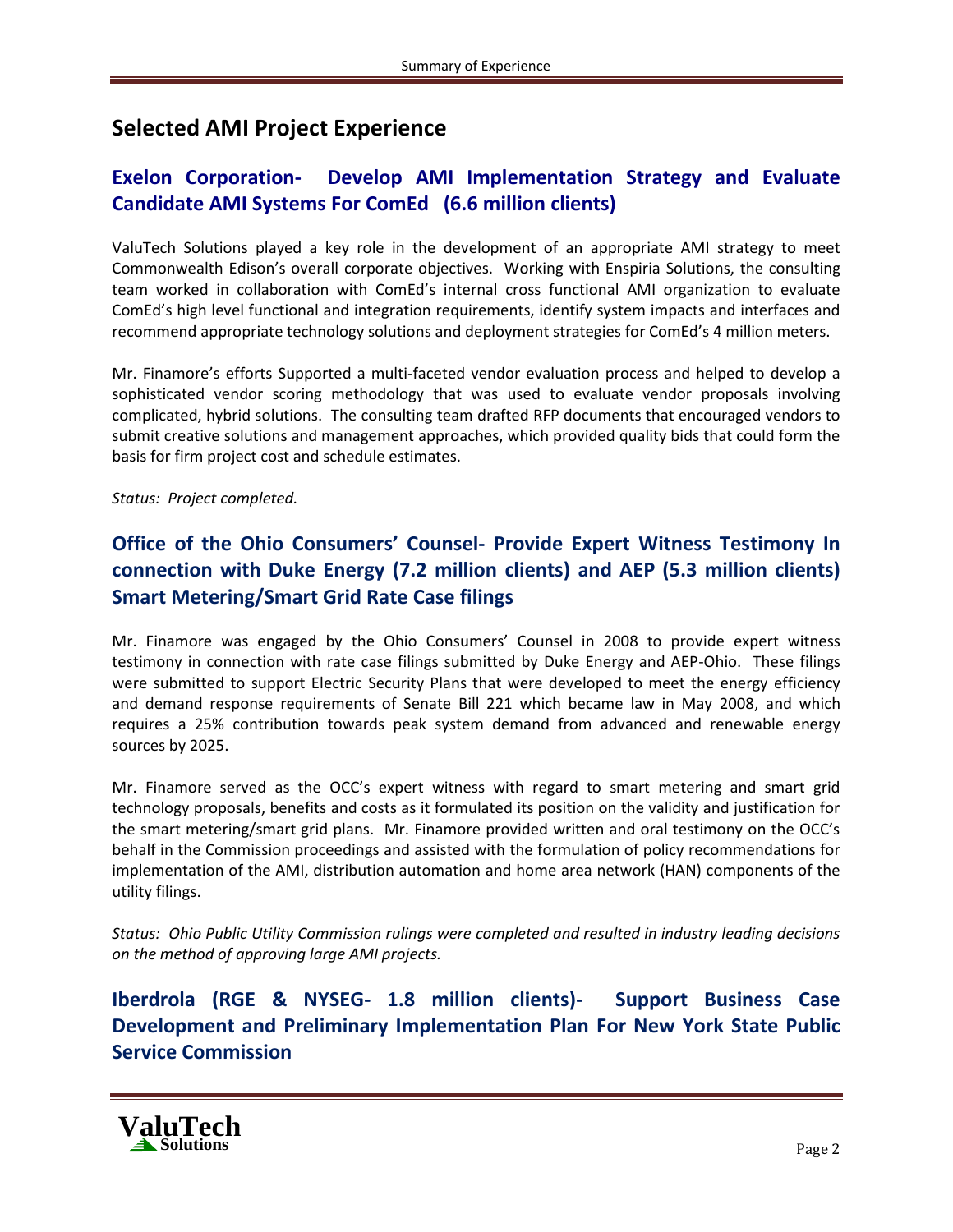Working with Gestalt, Mr. Finamore participated in the development of AMI business cases for Energy East's New York subsidiaries Rochester Gas and Electric (RG&E) and New York State Electric and Gas (NYSE&G). This high profile project included the analysis of business requirements and all cost and benefits associated with deployment of AMI technology. The project included the development of an AMI implementation strategy and proposed implementation plan to comply with an August 2006 Order by the New York State Public Utility Commission to file these plans.

Upon completion of this initiative, an Advanced Metering Infrastructure Overview and Plan was prepared in February 2007 for filing with the Commission which provided a series of implementation alternatives that Energy East could pursue to meet Commission requirements. These plans, along with plans submitted by other New York State utilities, are currently awaiting approval by the Commission to move forward as it pursues a state-wide AMI implementation strategy through its Proceeding on the Matter of Competitive Metering.

*Status: Study was successfully completed* 

### **Saint John Energy, Saint John, NB- Prepare AMI System Request For Proposal and Coordinate Vendor Selection Process**

Mr. Finamore was engaged by SJE to help select an AMI system that would provide meter reading efficiencies and would support their plans for implementation of load control for their many electric water heater clients. This assignment was especially challenging because SJE had been piloting an AMI system for a number of years, and needed an independent evaluation of its ability to support load control. An RFP was developed that solicited a range of options to further deploy the current piloted system or select a different AMI system provider.

This RFP produced a number of significant proposals that enabled SJE officials to review different deployment options and select a proposal that would provide the necessary efficiencies and benefits. Mr. Finamore coordinated the vendor selection process and developed an evaluation methodology that enabled the SJE project team to weigh different factors such as technical capability, deployment methodology and cost. Various proposals have been examined for proper alignment with SJE's business plan, and officials are currently examining budgetary and customer service issues before making a decision as to how to proceed.

*Status: Project budget is under review*.

#### **City of Red Deer, Alberta- Develop AMI Business Plan, Conduct Technology Review and Prepare Preliminary Implementation Plan**

Working with the Structure Group, Mr. Finamore prepared a business plan for AMI implementation and developed a financial model for use in calculating the return on investment and net present value of the estimated capital and O&M expenditures. This plan took into consideration that the City of Red Deer would be examining the potential for enacting future time-of-use rates which would require an AMI system with demand management capabilities to implement. Red Deer also wanted a combination system that could be used both for Electric Light and Power and Water Division meters, and the business

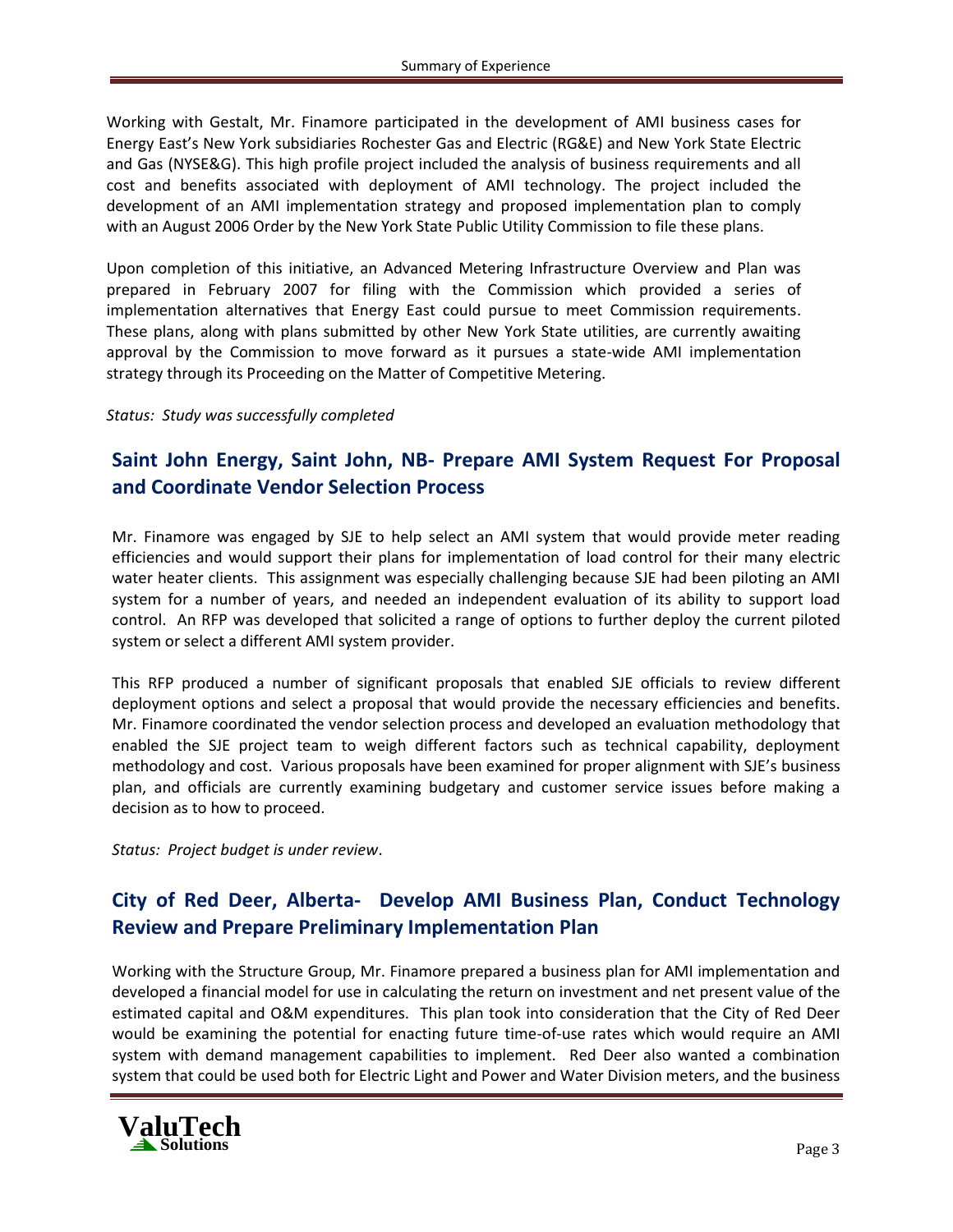plan model prepared by Mr. Finamore demonstrated that a combination electric and water system would produce the best rate of return. The Structure team provided an analysis of various AMI technology options and developed a preliminary implementation plan for a multi-year rollout. Once Red Deer's City Council has approved the plan and associated capital budget, and the City will move ahead with the RFP and vendor selection process this year.

*Status: Project successfully completed.*

# **City of Wyandotte, Michigan- Provide AMI Technology Assessment, Procurement, Vendor Selection For Combined Electric and Water AMI Implementation**

The City of Wyandotte, Michigan is a municipality consisting of 28,000 residents, with City supplied electric, water/wastewater, and CATV services. Mr. Finamore was engaged to perform a technology assessment to provide a leading edge communications network capable of providing AMI, load management, advanced time-of-use metering and other associated services such as security and emergency alerts for police, fire and EMS.

The City's AMI solution was expected to provide reads for both electric and water meters as well as address the ongoing need for advanced metering for commercial and industrial accounts and time-ofuse. Mr. Finamore worked with the city to refine their requirements, identify and understand the required project interfaces and weigh the options of using the City's extensive fiber optic network in lieu of more conventional wireless and telephone based AMI alternatives.

Based on these discussions, a request for information was prepared to obtain the latest technology advancements. A wide range of alternatives was examined, and a forward looking multi-tiered approach was adopted that will provide a base level of services while preserving the option to implement additional advanced services in the future. Mr. Finamore evaluated the results, prepared a Request for Proposal and coordinated the evaluation of vendor proposals.

*Status: AMI system was successfully installed.*

### **Piedmont Natural Gas Company- Supported Vendor Selection Process and Contract Negotiations**

Played a supporting role in the vendor evaluation process by helping PNG to negotiate a favorable vendor contract for a mobile AMR solution. Evaluated contract documents, service and maintenance agreements and warranty provisions to ensure that PNG would receive the maximum benefits of the AMR installation at the best cost.

Provided valuable input concerning various installation strategies that could help ensure the project remained on budget and schedule after contract signing. Identified various contract provisions that should be modified to streamline the installation process and avoid ambiguities that could cause problems in the future.

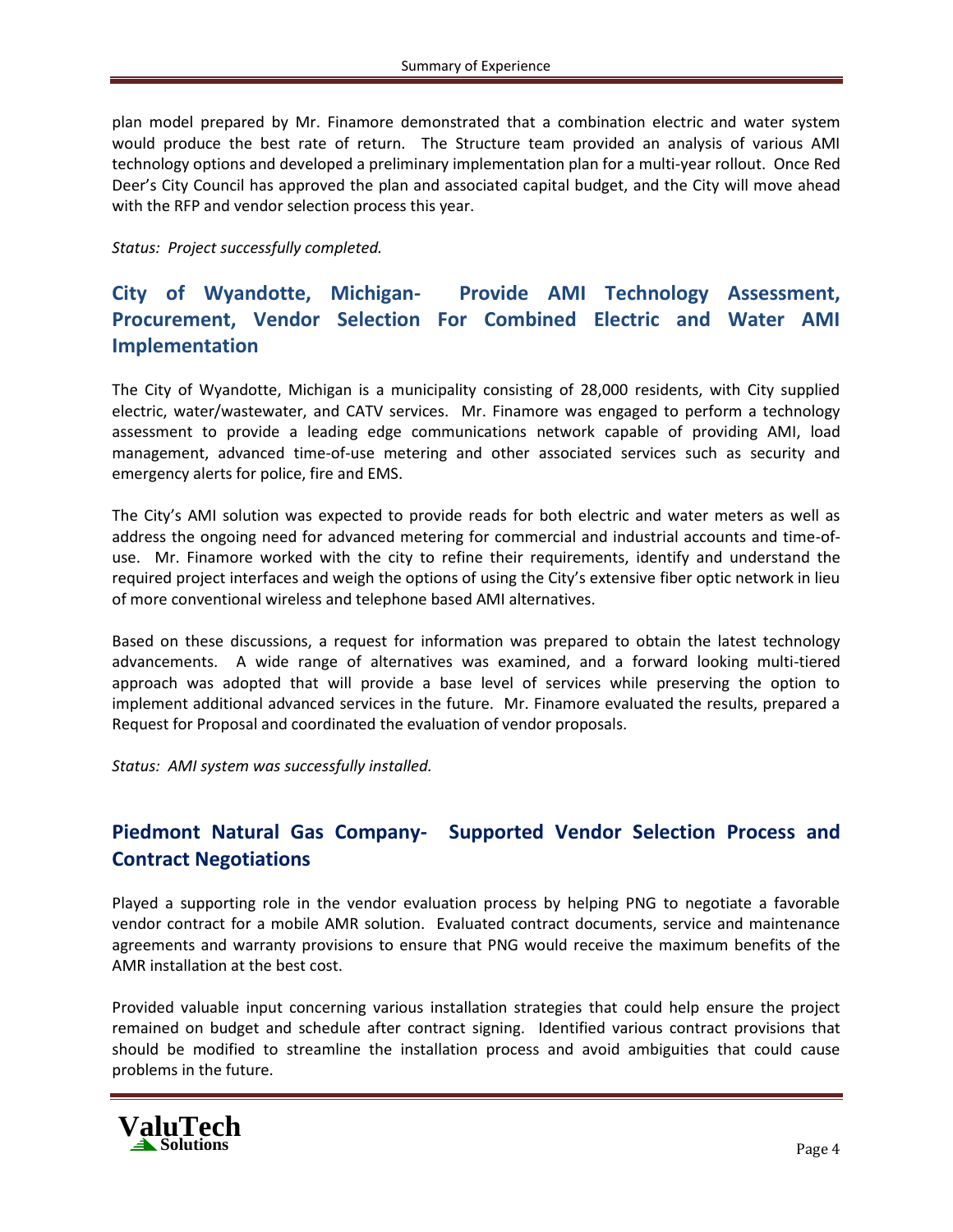*Status: Deployment in Progress*

# **City of Bowling Green, Ohio- Evaluate Current Mobile AMR Deployment and Develop Requirements and Implementation Plan For Transition to Electric and Water Fixed Network AMI System**

The City of Bowling Green, Ohio is a combination electric and water utility that has been deploying mobile AMR technology over a period of years, and has recently decided to explore options for conversion to a fixed network AMI system. Mr. Finamore was retained to evaluate the current situation from a technology standpoint, develop a migration strategy for migration to a fixed network and prepare the associated business case to determine if the transition can be financially justified.

Working with the City's staff, Mr. Finamore examined the unique conditions associated with removal of a nearly fully deployed mobile AMR system, scrapping or recovering the costs of the City's partially depreciated equipment and evaluating the associated financial impact. A deep knowledge of existing AMI technologies, current partnering and business relationships among AMI vendors and potential cost recovery opportunities was needed to develop a viable transition plan, which to our knowledge has not been successfully performed at any other City in the U.S.

Currently, under Mr. Finamore's guidance, the City has moved ahead with selection of an Aclara combined AMI system with full load control, and has completed contract negotiations. Mr. Finamore is presently coordinating the overall AMI installation and implementation plan, with network implementation expected to begin within 60 days.

*Status: AMI system was successfully installed.*

### **Lake Country Power- Conduct Business/Implementation Plan Evaluation, Provide Contract Negotiations Support**

For several years, Lake Country Power, located in Kettle River, MN, had been evaluating AMI technologies with a goal of obtaining four essential services from its AMI system: (a) reliable, timely meter reads, (b) energy theft and tamper detection, (c) load mgmt and curtailment services and (d) outage detection. Their previous technology assessment had concluded that power line carrier technology would be the best choice for providing AMI services to LCP's mostly rural service area. A lead vendor, Cooper/Cannon, had subsequently been selected, and discussions were commencing to finalize costs and complete vendor negotiations.

Mr. Finamore was requested to review the business plan, analyze the vendor's equipment pricing and implementation costs, evaluate the implementation plan and assist with contract negotiations. It was determined that LCP's business case had included most reasonable savings and offsets, but had not adequately considered all benefits including the timing of certain elements which would effectively improve its overall business case.

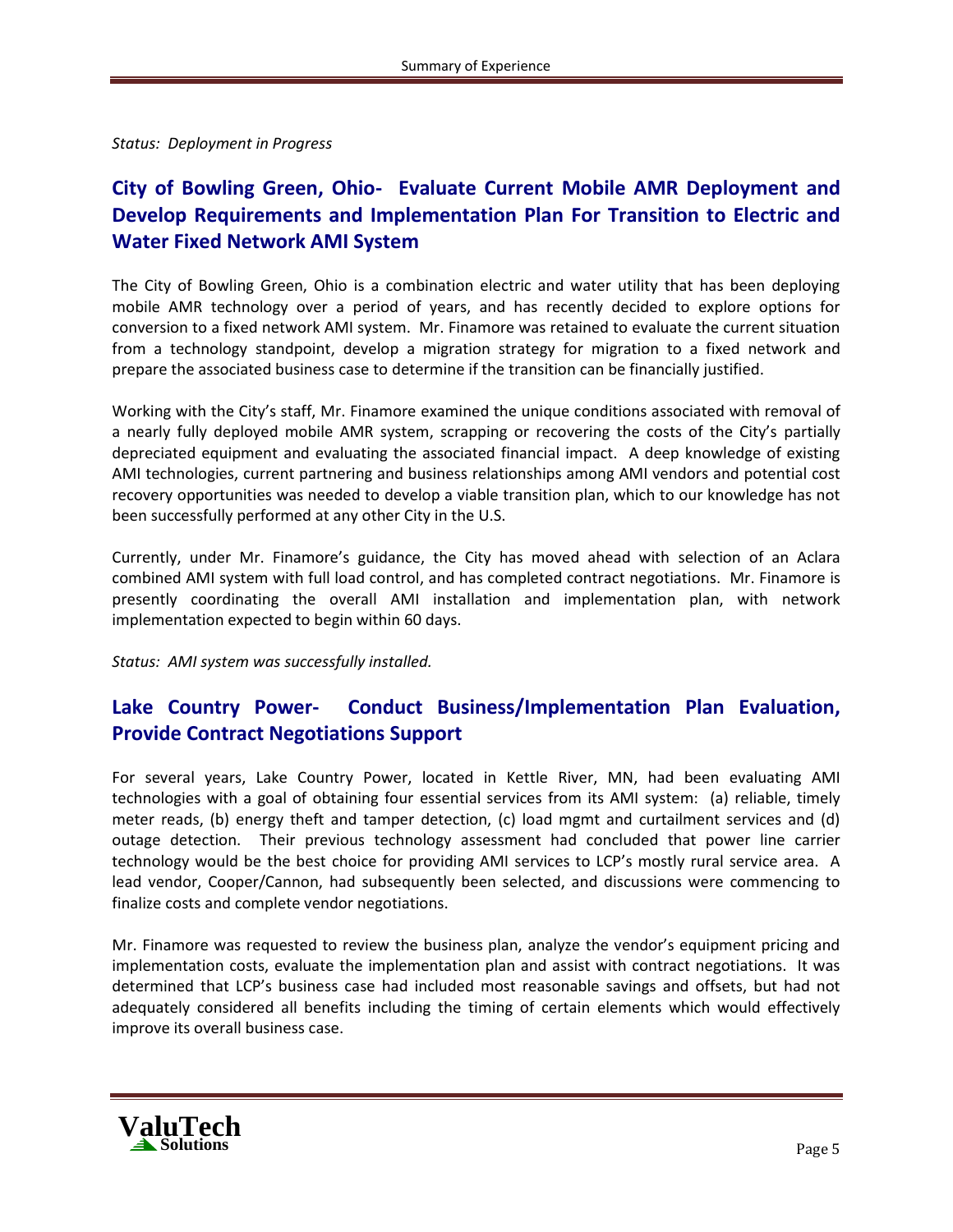In addition, performance criteria were introduced to assess performance during the early as well as later stages of implementation for this multi-year project. The implementation plan was subsequently adjusted to provide for an early stage evaluation of the vendor's technology, and the vendor deliverables were better timed to reflect the ongoing status of project implementation.

Upon completion of this review, and following additional discussions with the vendor pertaining to certain financing requirements of LCP's lending agent, Mr. Finamore assisted LCP in developing a financing package that satisfied the lender while supporting a deployment timetable that met LCP's installation and operating criteria. Vendor negotiations were subsequently concluded and network installation efforts were recently completed.

*Status: AMI system was successfully installed.*

#### **Duquesne Light Company, Pittsburgh PA- Develop and Install an Industry Leading Full System AMI Network (600,000 clients)**

In 1995, Duquesne Light Company began a serious analysis of available AMI technology with a goal of implementing a system-wide solution for its 580,000 customer accounts. During that year, a technology assessment team was created to evaluate available technologies and obtain the best solution to meet Duquesne's internal AMI objectives. As the leader of that team, Mr. Finamore was responsible for evaluating multiple RFPs to narrow down the technology options, prepare a vendor short list and enter into contract negotiations, which led to the selection of Itron as the system solutions provider.

The project business case was driven by several project objectives: provide a system that produced significant operational savings and new revenue opportunities; select a technology that was both forward and backward compatible to ensure continued future technological viability; and structure an agreement that minimized Duquesne's technology risk. A three phase implementation process was developed: a 5,000 point pilot phase to demonstrate the technology, a second phase designated for total network rollout and a third system operation phase when the system would be operated over a minimum 15 year period. As Project Manager, Mr. Finamore was responsible for developing the overall project strategy including system build-out, overseeing contract negotiations (including development of system performance criteria) and managing system deployment.

Under Mr. Finamore's oversight, a multi-tiered, fixed cost pricing schedule was developed based on projected meter growth over 15 years and pricing options for monthly reads, demand reads, time-of-use and real time pricing, that if fully exercised at Duquesne's discretion could lead to vendor outsourced data costs exceeding \$150 million. During this 15 year period, Duquesne anticipated incurring benefits from base operations, enhanced operations, improved system reliability and deregulated customer choice that could exceed \$400 million.

Mr. Finamore oversaw pioneering AMI work involving development of the equipment used for the critical communications link required between Duquesne's high end commercial and industrial meters and its head end MV-90 system. A communications interface device was developed (from Telenetics Corporation) specifically for the Duquesne Light project to communicate meter data over analog cellular and telephone lines to the company's MV-90 system. This product was then commercially marketed under the Omega product line, and then improved to include CDPD and CDMA communications